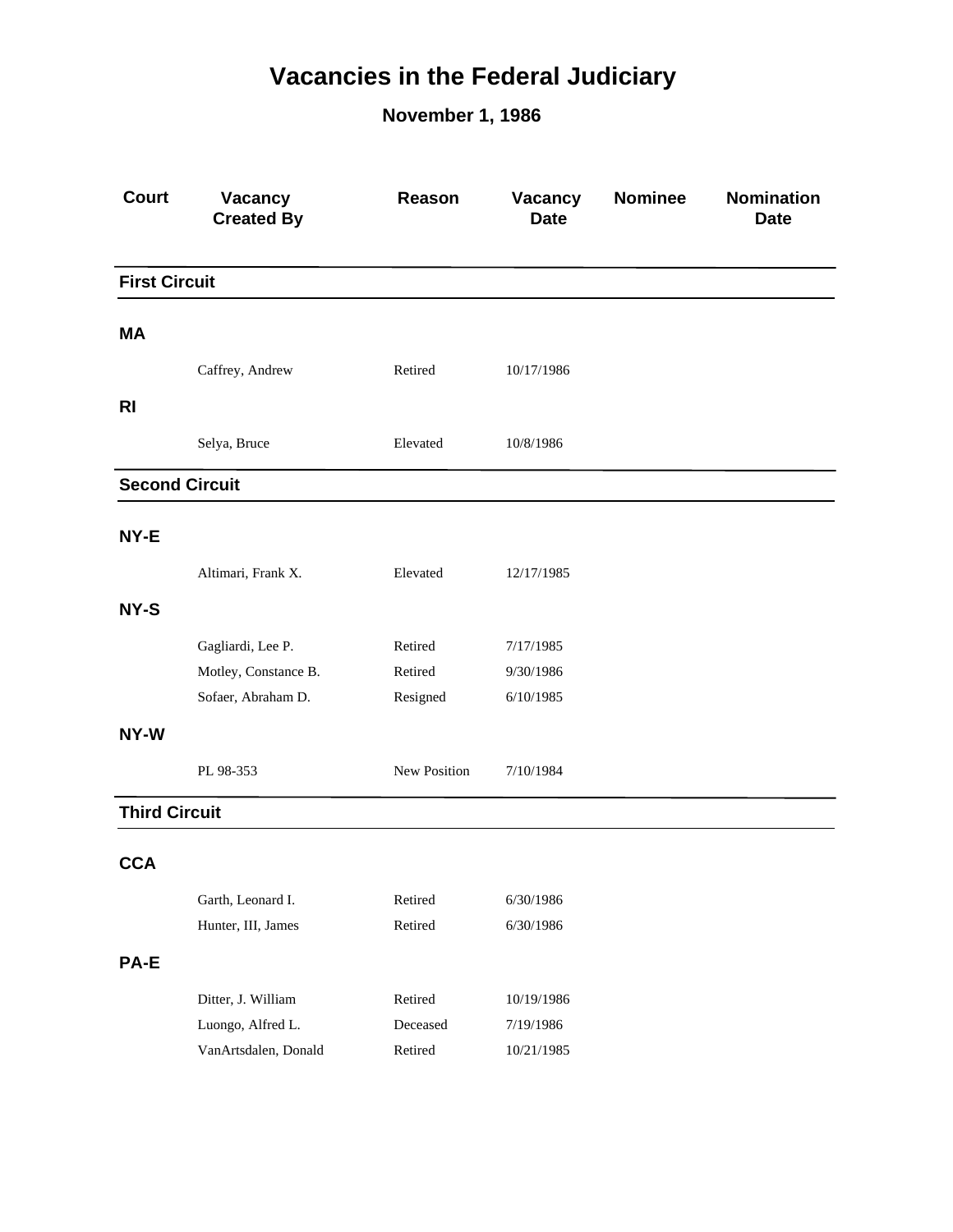| <b>Court</b>          | <b>Vacancy</b><br><b>Created By</b> | Reason       | Vacancy<br><b>Date</b> | <b>Nominee</b> | <b>Nomination</b><br><b>Date</b> |
|-----------------------|-------------------------------------|--------------|------------------------|----------------|----------------------------------|
| PA-W                  |                                     |              |                        |                |                                  |
|                       | Mansmann, Carol                     | Elevated     | 4/4/1985               |                |                                  |
|                       | McCune, Barron P.                   | Retired      | 4/1/1985               |                |                                  |
|                       | Teitelbaum, Hubert I.               | Retired      | 7/2/1985               |                |                                  |
| <b>Fourth Circuit</b> |                                     |              |                        |                |                                  |
| <b>MD</b>             |                                     |              |                        |                |                                  |
|                       | Kaufman, Frank A.                   | Retired      | 6/16/1986              |                |                                  |
| NC-E                  |                                     |              |                        |                |                                  |
|                       | PL 98-353                           | New Position | 7/10/1984              |                |                                  |
| VA-E                  |                                     |              |                        |                |                                  |
|                       | Warriner, D. Dutch                  | Deceased     | 3/17/1986              |                |                                  |
| <b>Fifth Circuit</b>  |                                     |              |                        |                |                                  |
| <b>CCA</b>            |                                     |              |                        |                |                                  |
|                       | PL 98-353                           | New Position | 7/10/1984              |                |                                  |
|                       | Tate, Jr., Albert                   | Deceased     | 3/27/1986              |                |                                  |
| <b>Sixth Circuit</b>  |                                     |              |                        |                |                                  |
| MI-E                  |                                     |              |                        |                |                                  |
|                       | Feikens, John                       | Retired      | 3/1/1986               |                |                                  |
| MI-W                  |                                     |              |                        |                |                                  |
|                       | Miles, Wendell A.                   | Retired      | 5/9/1986               |                |                                  |
| TN-E                  |                                     |              |                        |                |                                  |
|                       | Taylor, Robert L.                   | Retired      | 1/15/1985              |                |                                  |
|                       | <b>Seventh Circuit</b>              |              |                        |                |                                  |
| <b>CCA</b>            |                                     |              |                        |                |                                  |
|                       | Eschbach, Jesse                     | Retired      | 11/4/1985              |                |                                  |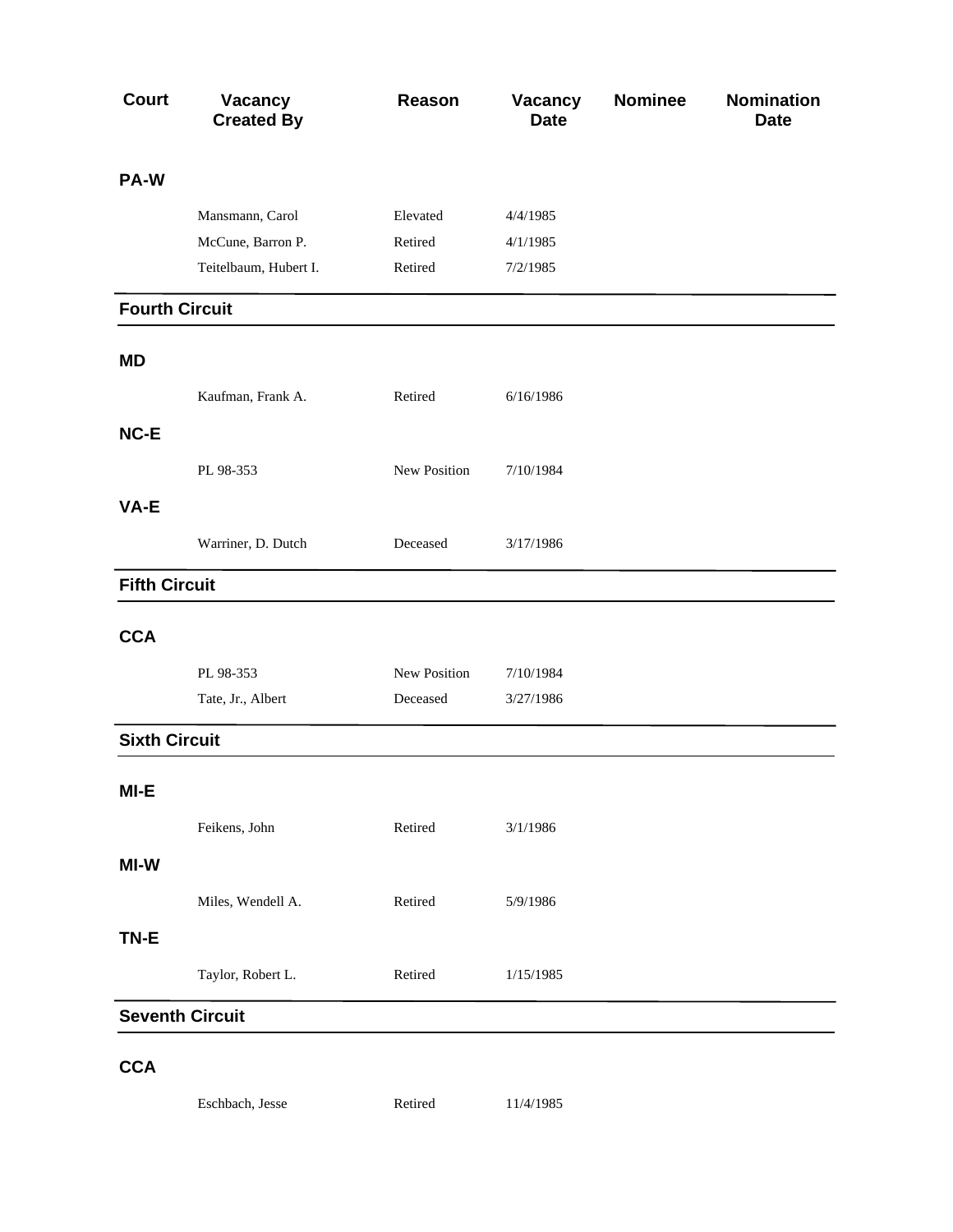| <b>Court</b>          | <b>Vacancy</b><br><b>Created By</b> | Reason    | Vacancy<br><b>Date</b> | <b>Nominee</b> | <b>Nomination</b><br><b>Date</b> |
|-----------------------|-------------------------------------|-----------|------------------------|----------------|----------------------------------|
| IL-N                  |                                     |           |                        |                |                                  |
|                       | Leighton, George N.                 | Retired   | 2/27/1986              |                |                                  |
|                       | McGarr, Frank                       | Retired   | 6/30/1986              |                |                                  |
|                       | McMillen, Thomas R.                 | Retired   | 12/31/1984             |                |                                  |
| WI-E                  |                                     |           |                        |                |                                  |
|                       | Reynolds, John                      | Retired   | 9/1/1986               |                |                                  |
| <b>Eighth Circuit</b> |                                     |           |                        |                |                                  |
| IA-S                  |                                     |           |                        |                |                                  |
|                       | Stuart, William C.                  | Retired   | 4/30/1986              |                |                                  |
| <b>MN</b>             |                                     |           |                        |                |                                  |
|                       | Lord, Miles                         | Retired   | 7/1/1985               |                |                                  |
| <b>ND</b>             |                                     |           |                        |                |                                  |
|                       | Benson, Paul                        | Retired   | 12/31/1985             |                |                                  |
| <b>Ninth Circuit</b>  |                                     |           |                        |                |                                  |
| <b>CCA</b>            |                                     |           |                        |                |                                  |
|                       | Ferguson, Warren J.                 | Retired   | 8/1/1986               |                |                                  |
|                       | Skopil, Otto R.                     | Retired   | 7/1/1986               |                |                                  |
| CA-C                  |                                     |           |                        |                |                                  |
|                       | Waters, Laughlin E.                 | Retired   | 7/7/1986               |                |                                  |
| HI                    |                                     |           |                        |                |                                  |
|                       | King, Samuel P.                     | Retired   | 11/30/1984             |                |                                  |
| <b>NV</b>             |                                     |           |                        |                |                                  |
|                       | Claiborne, Harry                    | Impeached | 10/9/1986              |                |                                  |
| <b>Tenth Circuit</b>  |                                     |           |                        |                |                                  |
| <b>CCA</b>            |                                     |           |                        |                |                                  |

Doyle, William E. 12/28/1984 Retired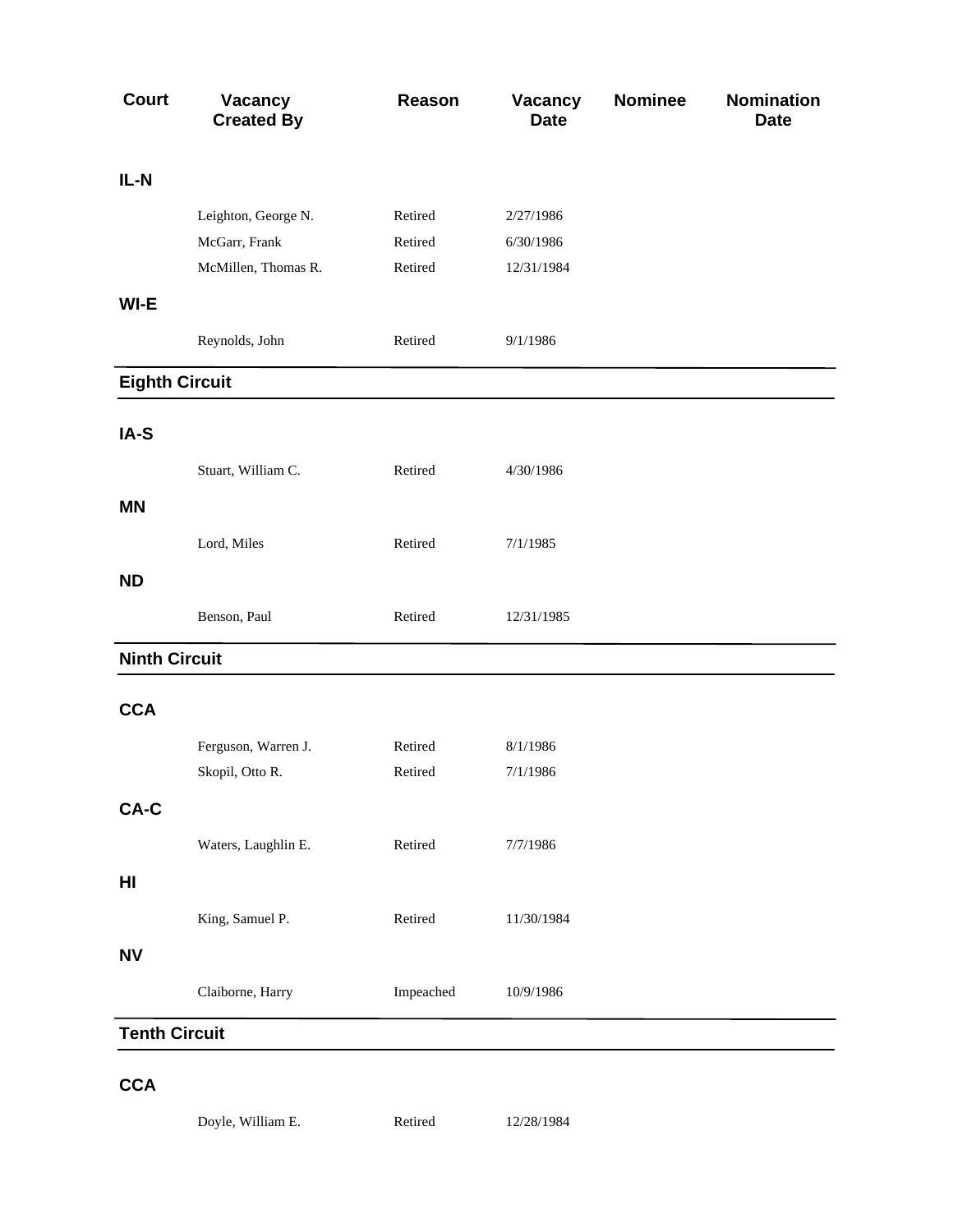| <b>Court</b>           | Vacancy<br><b>Created By</b>        | Reason       | Vacancy<br><b>Date</b> | <b>Nominee</b> | <b>Nomination</b><br><b>Date</b> |
|------------------------|-------------------------------------|--------------|------------------------|----------------|----------------------------------|
| CO                     |                                     |              |                        |                |                                  |
|                        | Moore, John P.                      | Elevated     | 5/14/1985              |                |                                  |
|                        | PL 98-353                           | New Position | 7/10/1984              |                |                                  |
| OK-W                   |                                     |              |                        |                |                                  |
|                        | Eubanks, Luther                     | Retired      | 6/30/1986              |                |                                  |
|                        | <b>District of Columbia Circuit</b> |              |                        |                |                                  |
| <b>CCA</b>             |                                     |              |                        |                |                                  |
|                        | Scalia, Antonin                     | Elevated     | 9/26/1986              |                |                                  |
| <b>DC</b>              |                                     |              |                        |                |                                  |
|                        | Parker, Barrington                  | Retired      | 12/19/1985             |                |                                  |
| <b>Federal Circuit</b> |                                     |              |                        |                |                                  |
| <b>CCA</b>             |                                     |              |                        |                |                                  |
|                        | Bennett, Marion T.                  | Retired      | 3/1/1986               |                |                                  |
|                        | Kashiwa, Shiro                      | Retired      | 1/7/1986               |                |                                  |
|                        | <b>International Trade</b>          |              |                        |                |                                  |
| <b>USIT</b>            |                                     |              |                        |                |                                  |
|                        | Ford, Morgan                        | Retired      | 12/31/1985             |                |                                  |